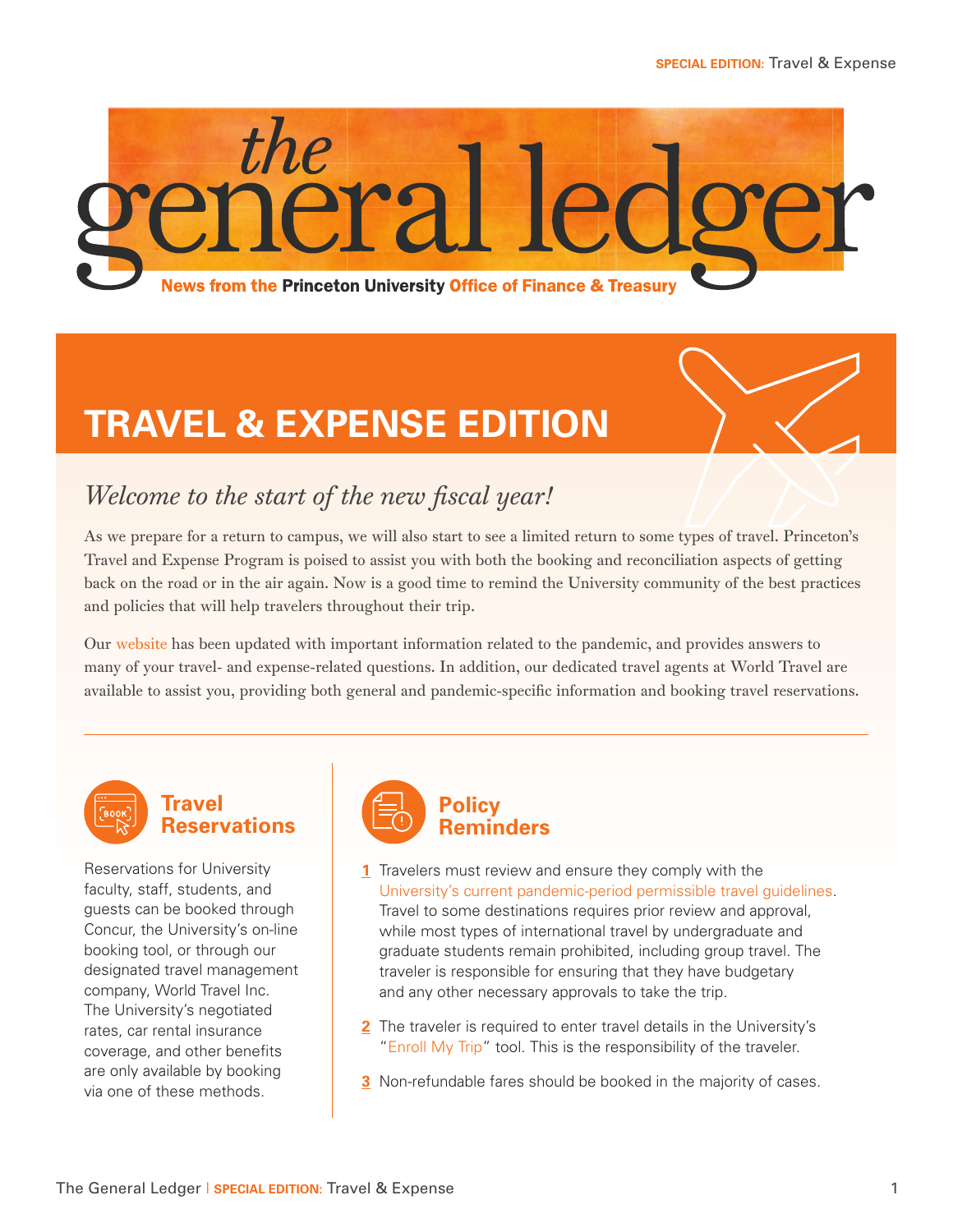

### **Travel Booking Process & Recommendations for Domestic and International Travel**

Shifting entry restrictions and requirements imposed by governments worldwide makes international travel challenging, even to those destinations where it is currently allowable. We anticipate international travel will almost certainly continue to be subject to significant constraints at least through the end of 2021. If you are considering travel during this time, please adhere to the following travel booking process and recommendations:

- **1** Review the [University's Pandemic-](https://international.princeton.edu/pandemic-travel-policy)[Period Permissible Travel Guidelines](https://international.princeton.edu/pandemic-travel-policy) to determine if your trip meets the guidelines for permissible travel and follow any applicable review and approval requirements.
- **2** Secure any approval to take the trip required in the travel guidelines, and work with the appropriate manager to ensure that funds are available.
- **3** Enroll travel details in the ["Enroll](https://enrollmytrip.princeton.edu/login)  [My Trip](https://enrollmytrip.princeton.edu/login)" tool. Visit the Princeton International site for details on the [travel enrollment process and FAQs](https://international.princeton.edu/enrollmytrip).
- **4** Prior to booking travel, check the credit limit on your T&E card and [submit a request for credit limit](https://princeton.service-now.com/service/?id=sc_cat_item&sys_id=20b39caf4fb4778018ddd48e5210c7ab)  [increase](https://princeton.service-now.com/service/?id=sc_cat_item&sys_id=20b39caf4fb4778018ddd48e5210c7ab) if necessary to cover all travel expenses. Travelers should ensure their credit limit covers all costs charged prior to travel and provides them with sufficient available credit for anticipated expenses over the duration of their trip.
- **5** Book travel through Concur tool or by contacting [World Travel Inc.](https://travel.princeton.edu/suppliers/world-travel)

## **Additional Considerations for International Travel**

**1** Ensure you have a passport valid for six months from your return date.

#### **HELPFUL HINTS:**

- Processing times for US passports are currently taking 6-12 weeks longer than usual, so consider expediting your passport if your trip is rapidly approaching. Expedited passport processing times are also longer than usual, often four to six weeks.
- CIBT, the University's visa provider, can provide assistance with [securing or renewing passports](https://cibtvisas.com/passport-information).
- **2** [Check to see if a visa is required](https://cibtvisas.com/?login=princetonuniversity) for your intended destination and begin the visa application process. Visa processing in many countries is taking considerably longer than before the pandemic, so travelers may need to be flexible in their planning.

#### **HELPFUL HINT:**

- Some countries require transit visas for connections. CIBT can also provide transit visa requirements.
- **3** Review [the GS&S pandemic-period travel FAQs](https://international.princeton.edu/pandemic-travel-policy) for information and resources to research the current pandemic conditions and public health requirements in your destination. For some destinations, the pre-and post-arrival requirements for testing and documentation can be complex and burdensome. It is the responsibility of the traveler to ensure compliance with these requirements, but World Travel can provide assistance with this process.
- **4** Obtain country-specific health notices, vaccine requirements, COVID testing, and quarantine requirements, for entry into your destination country. The [CDC Travelers' Heath site](https://wwwnc.cdc.gov/travel) is a good resource for this. World Travel can assist you in obtaining these requirements.

#### **HELPFUL HINTS:**

- Currently, most countries require a negative COVID test (PCR) or proof of COVID vaccine for entry. For COVID testing, tests generally have to be taken within 72 hours of departing flight. Proof of COVID vaccine requirements vary.
- While COVID testing may be available at the airport, we recommend that you complete your PCR test prior to your arrival at the airport. Last-minute PCR tests at airport locations are not widely available and are often exorbitantly expensive compared to testing locations outside of the airport.
- Testing sites have various operating hours and requirements. Most require an appointment in advance. Some require proof of residency in a specific county or municipality. We recommend verifying hours and requirements with a test site before visiting. For a list of community-based testing sites, visit the [COVID-19 Test Site Finder.](https://covid19.nj.gov/pages/testing#test-sites)

MORE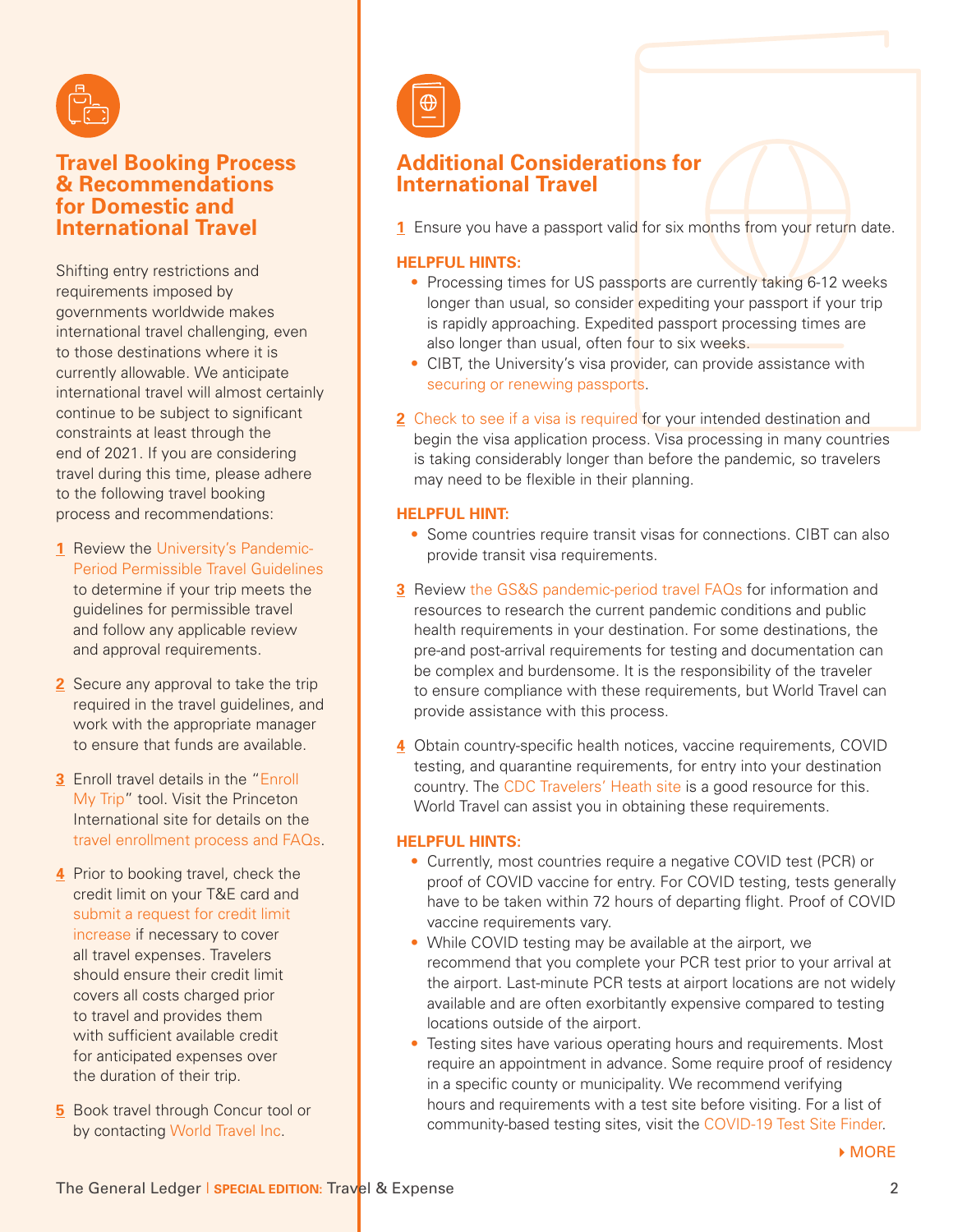#### Additional Considerations for International Travel

- **5** Contact your personal physician for pre-travel advice on immunizations suggested for your destination and to discuss any medical considerations or concerns you may have.
- **6** Review COVID testing [requirements](https://www.cdc.gov/coronavirus/2019-ncov/travelers/testing-international-air-travelers.html) for reentry into US.
- **7** [Recheck entry](https://wwwnc.cdc.gov/travel/destinations/list) and reentry [requirements](https://www.cdc.gov/coronavirus/2019-ncov/travelers/testing-international-air-travelers.html) again within one week of travel for any updates in regulations.
- **8** The University provides international travel medical insurance benefits to faculty, staff, and students engaged in University-sponsored travel that complies with the [University's](https://international.princeton.edu/pandemic-travel-policy)  [current pandemic-period](https://international.princeton.edu/pandemic-travel-policy)  [permissible travel guidelines](https://international.princeton.edu/pandemic-travel-policy).

The coverage includes medical and security assistance as well as evacuation benefits and is coordinated by International SOS with the insurer, STARR.

#### **HELPFUL HINTS:**

- [Familiarize yourself](https://travel.princeton.edu/faculty-staff/international-travel/international-sos-and-health-insurance) with your International Health Coverage and International SOS resources prior to travel.
- Download the International [SOS Assistance App](https://www.internationalsos.com/assistance-app) for easy and quick assistance 24/7 from your mobile device.
- **9** World Travel offers myriad resources to ensure you are prepared for travel and understand the steps you should take to remain safe and healthy throughout your trip. For additional trip preparation information, visit [Before You Go](https://www.worldtravelinc.com/worldalert360).



**Travel remains a very different experience than in the days before the pandemic. Here are some things to keep in mind if you are considering travel at this time:**